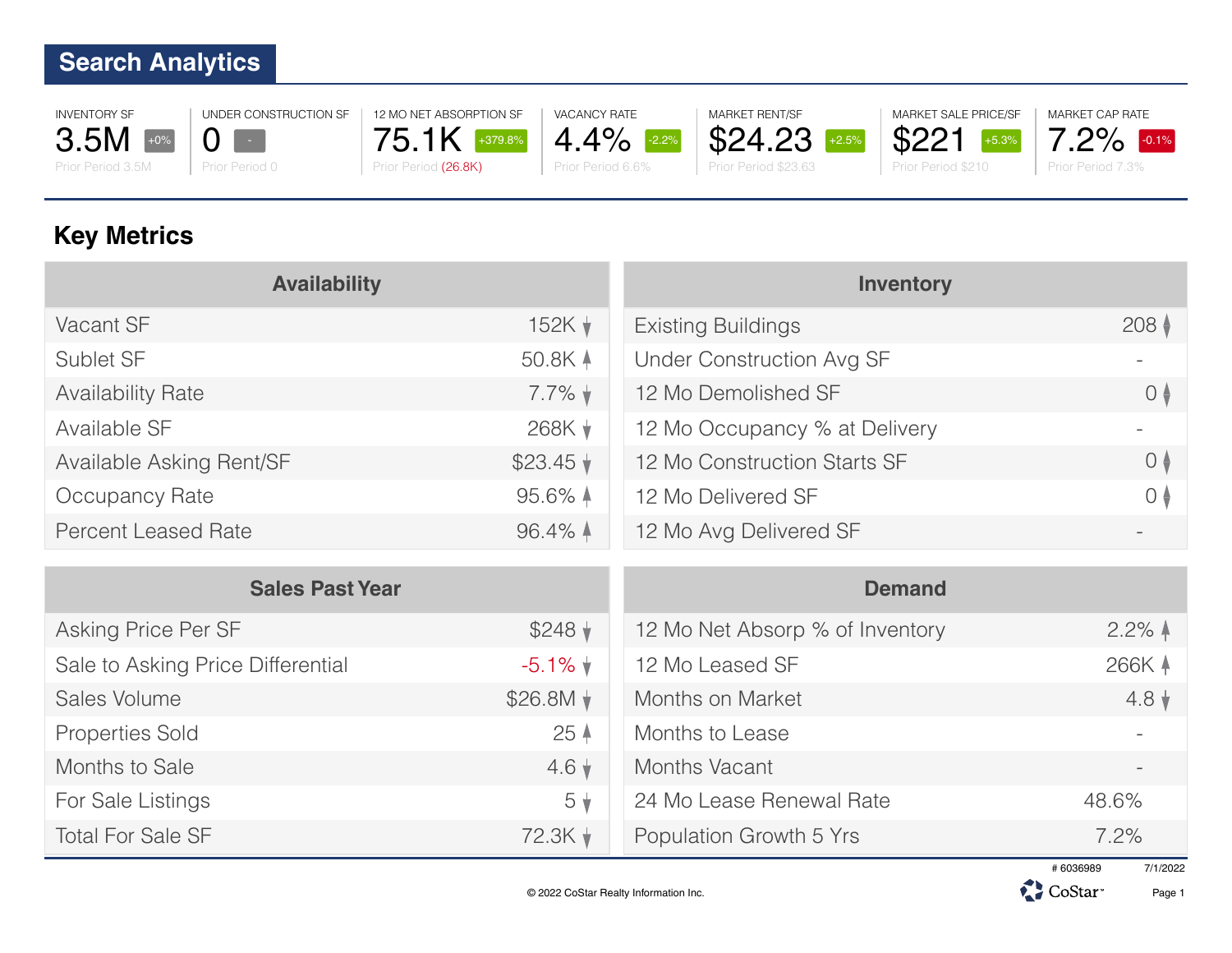#### **Key Performance Indicators**





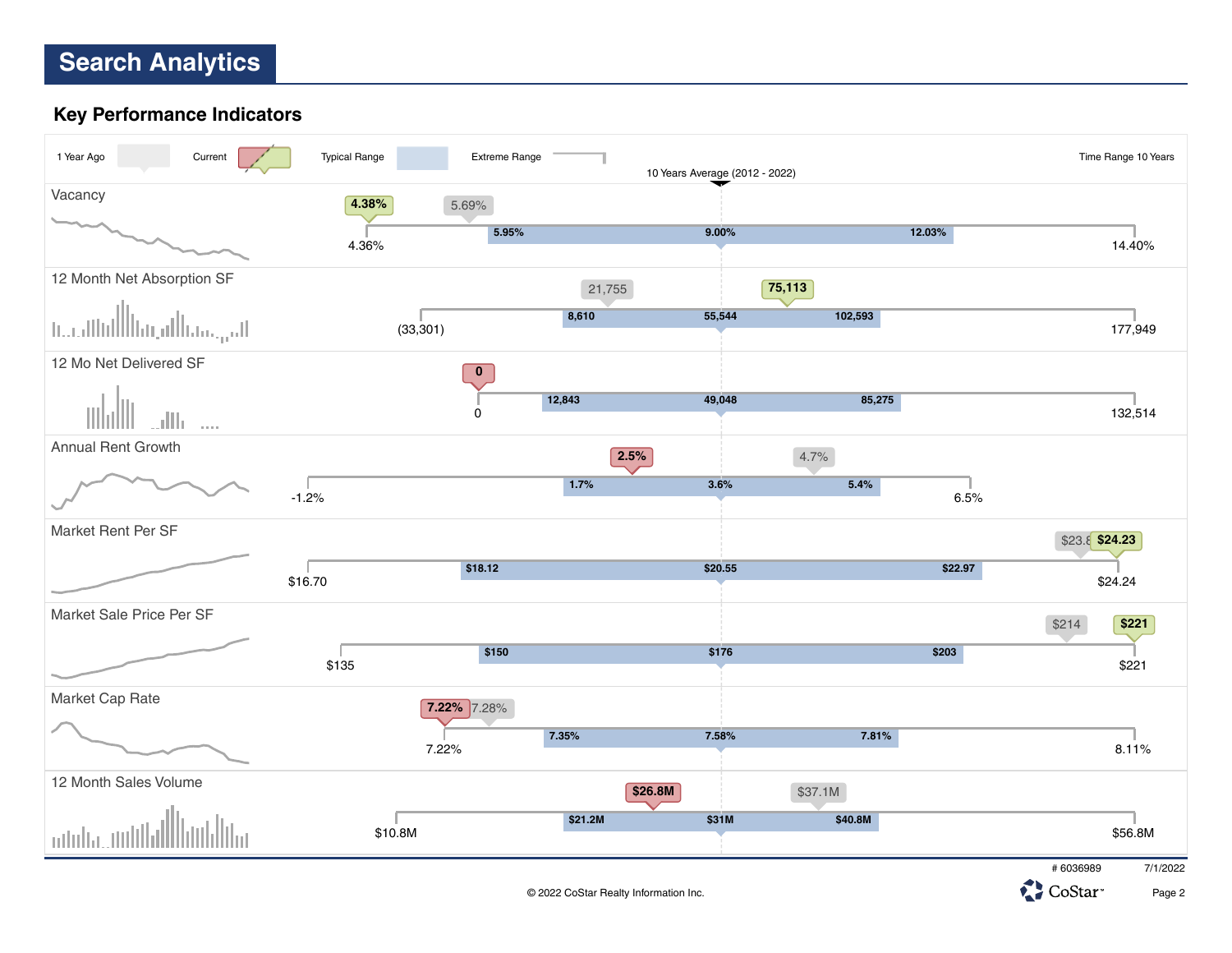





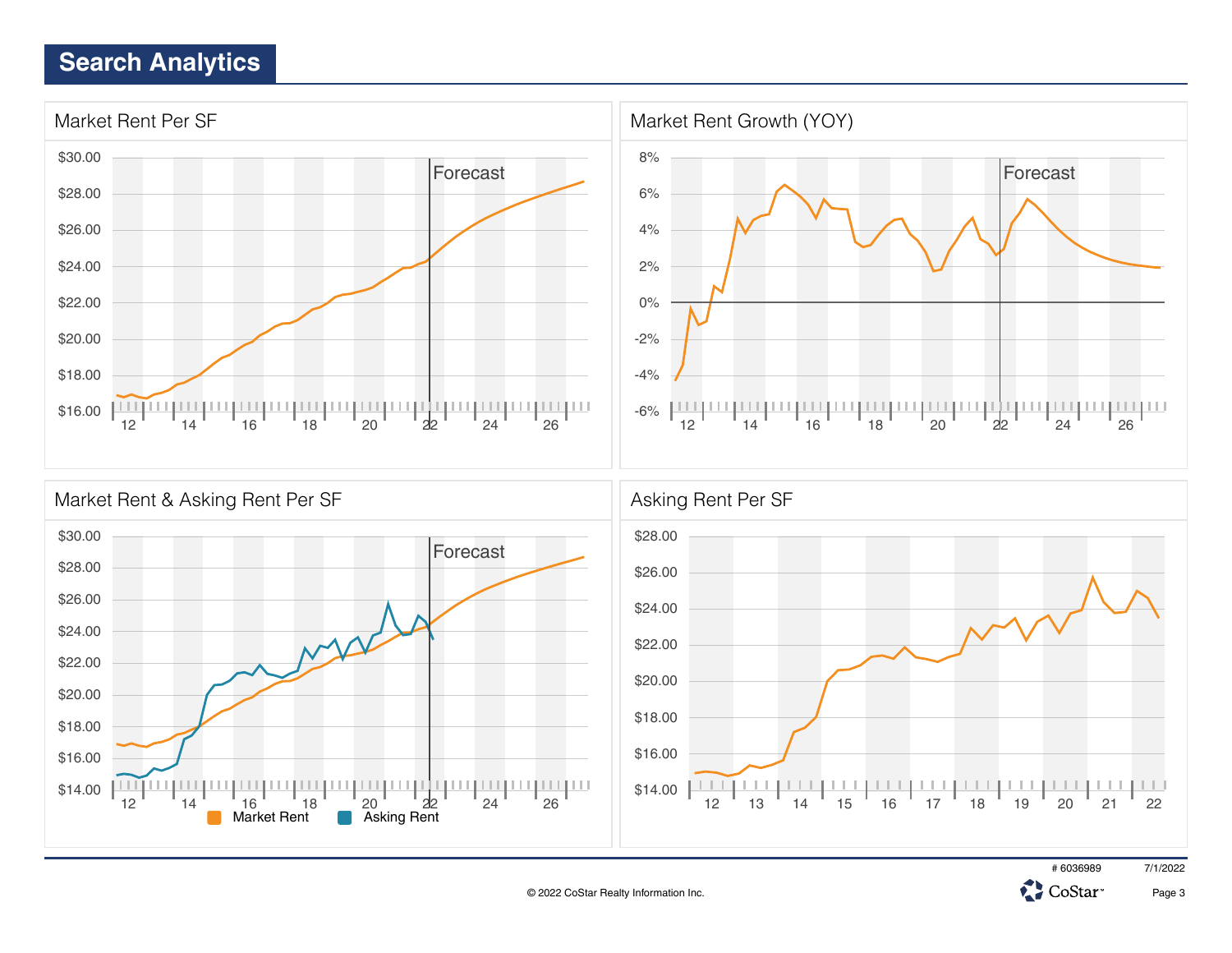

# 6036989 7/1/2022

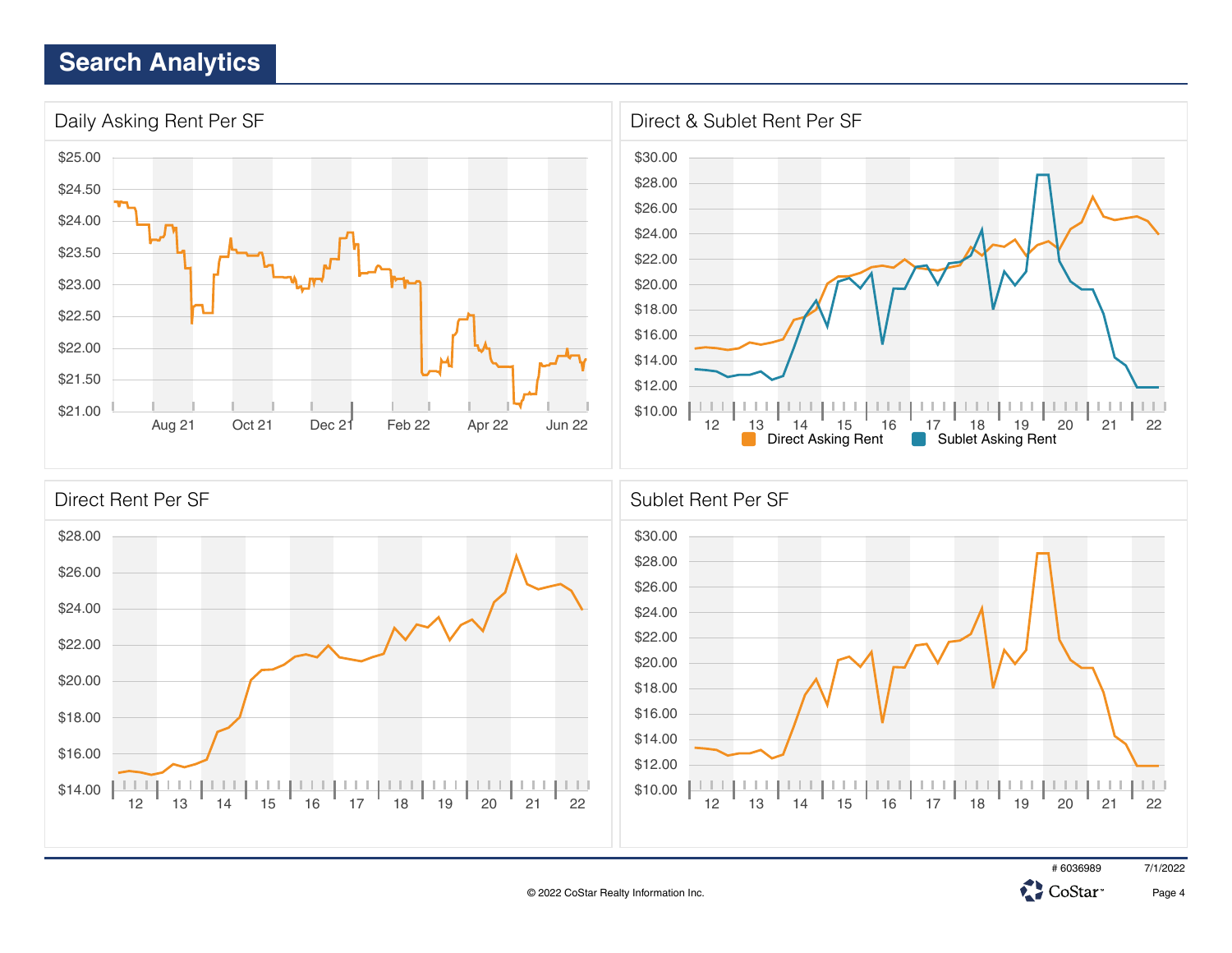



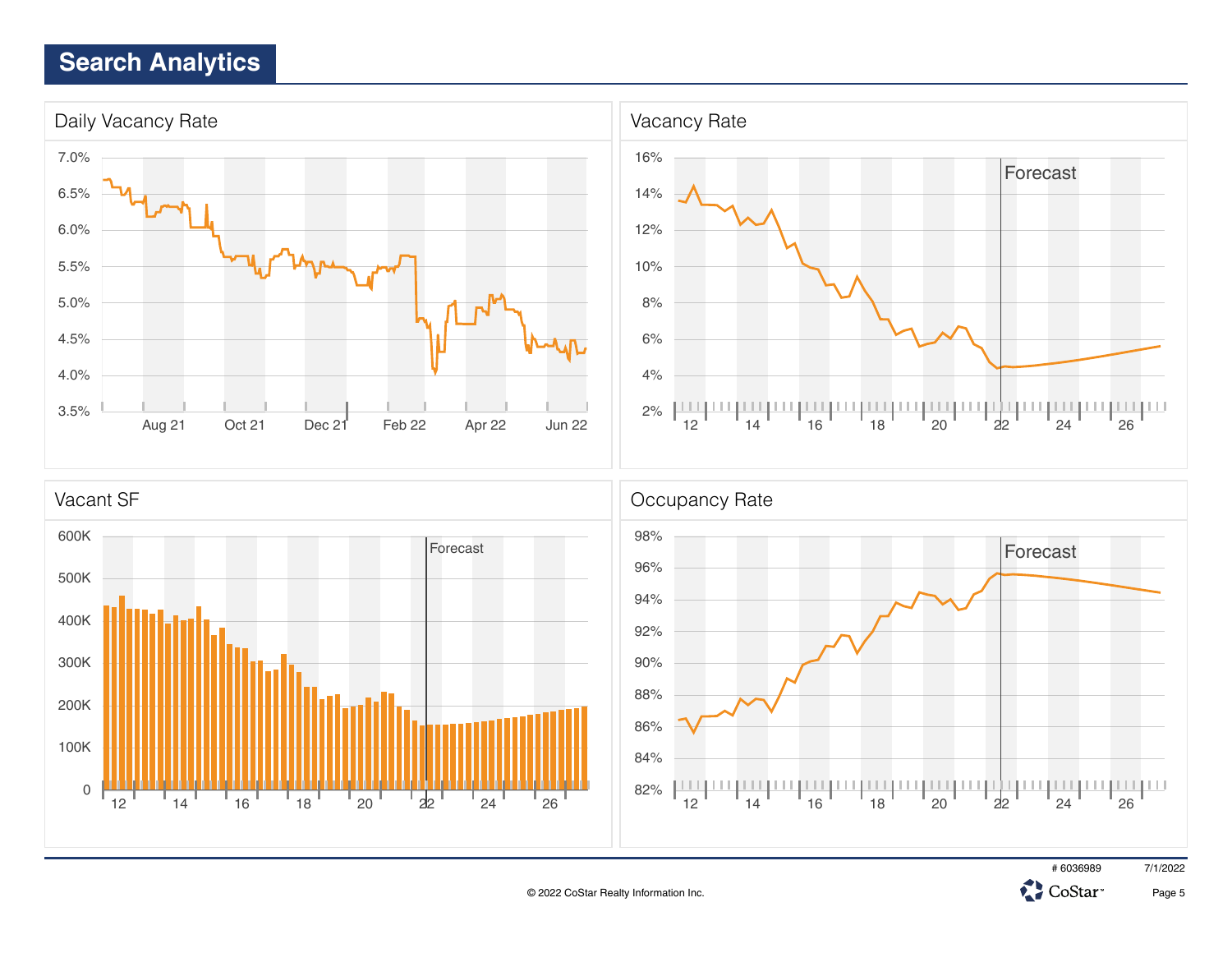

Direct Vacancy **Sublet Vacancy** Total Vacancy

# 6036989 7/1/2022

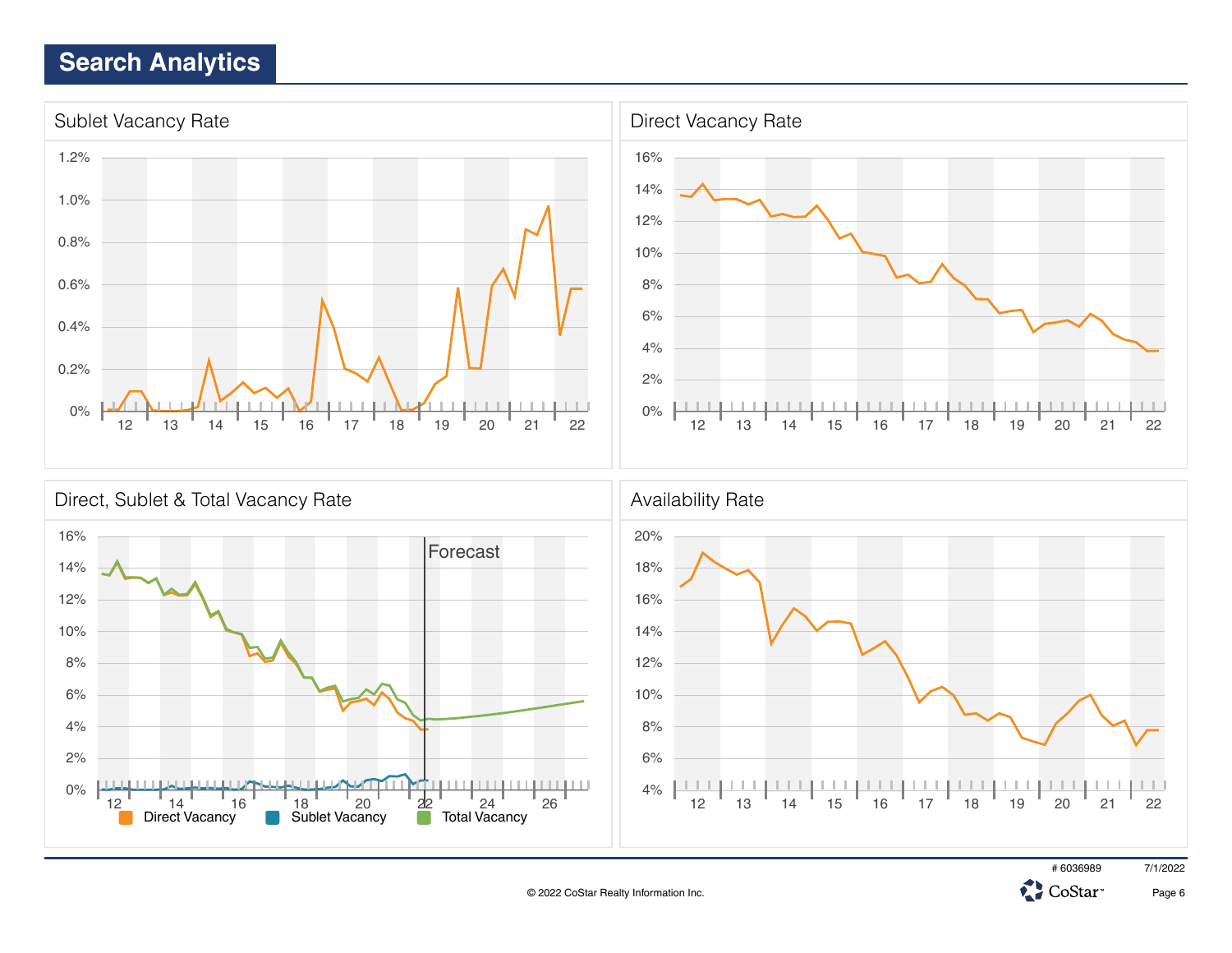

12  $14$   $16$   $18$   $20$   $22$   $24$   $24$   $26$ <br>
Available SF Vacant SF





12 13 14 15 16 17 18 19 20 21 22

Percent Occupied - All Time Average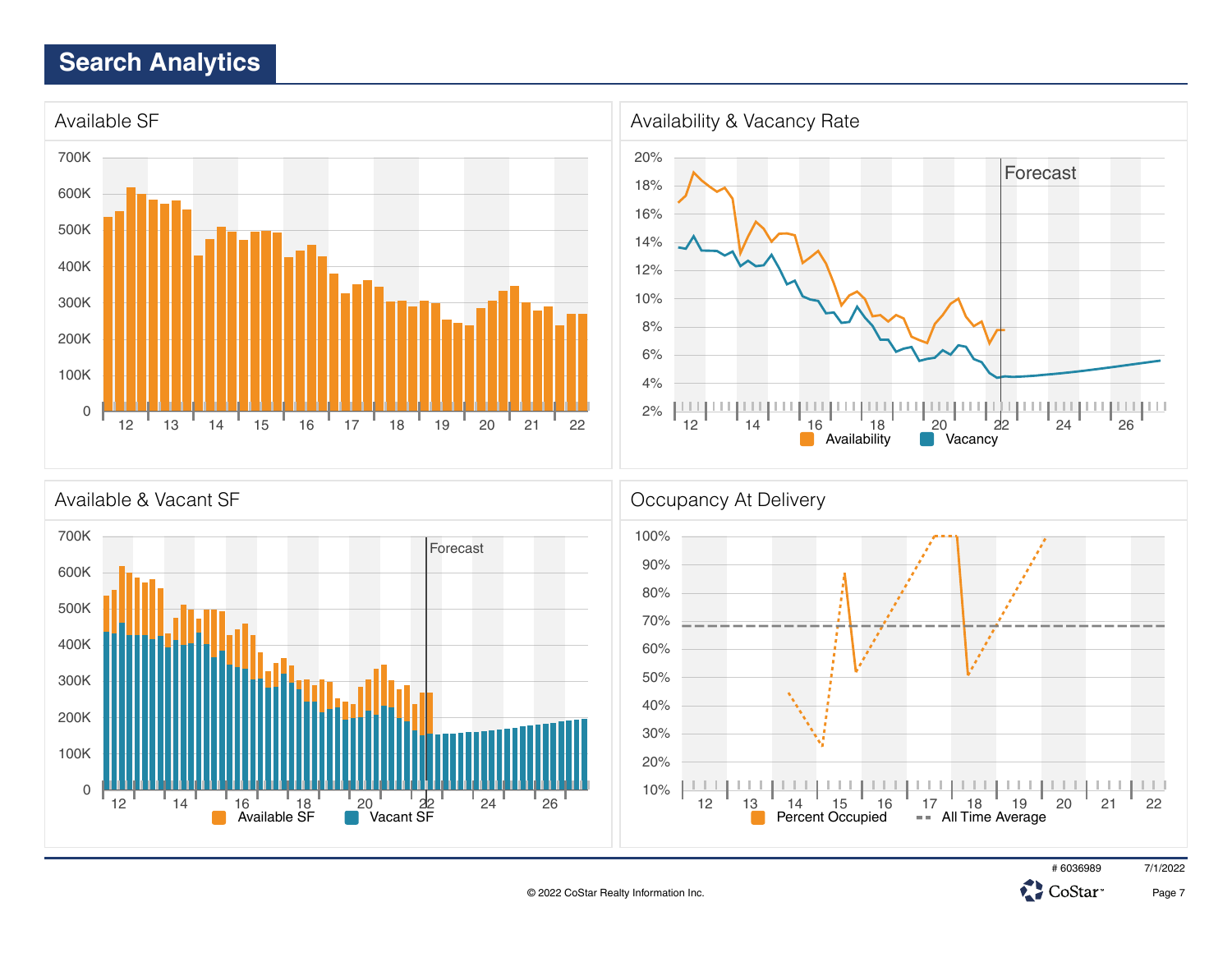





**CH**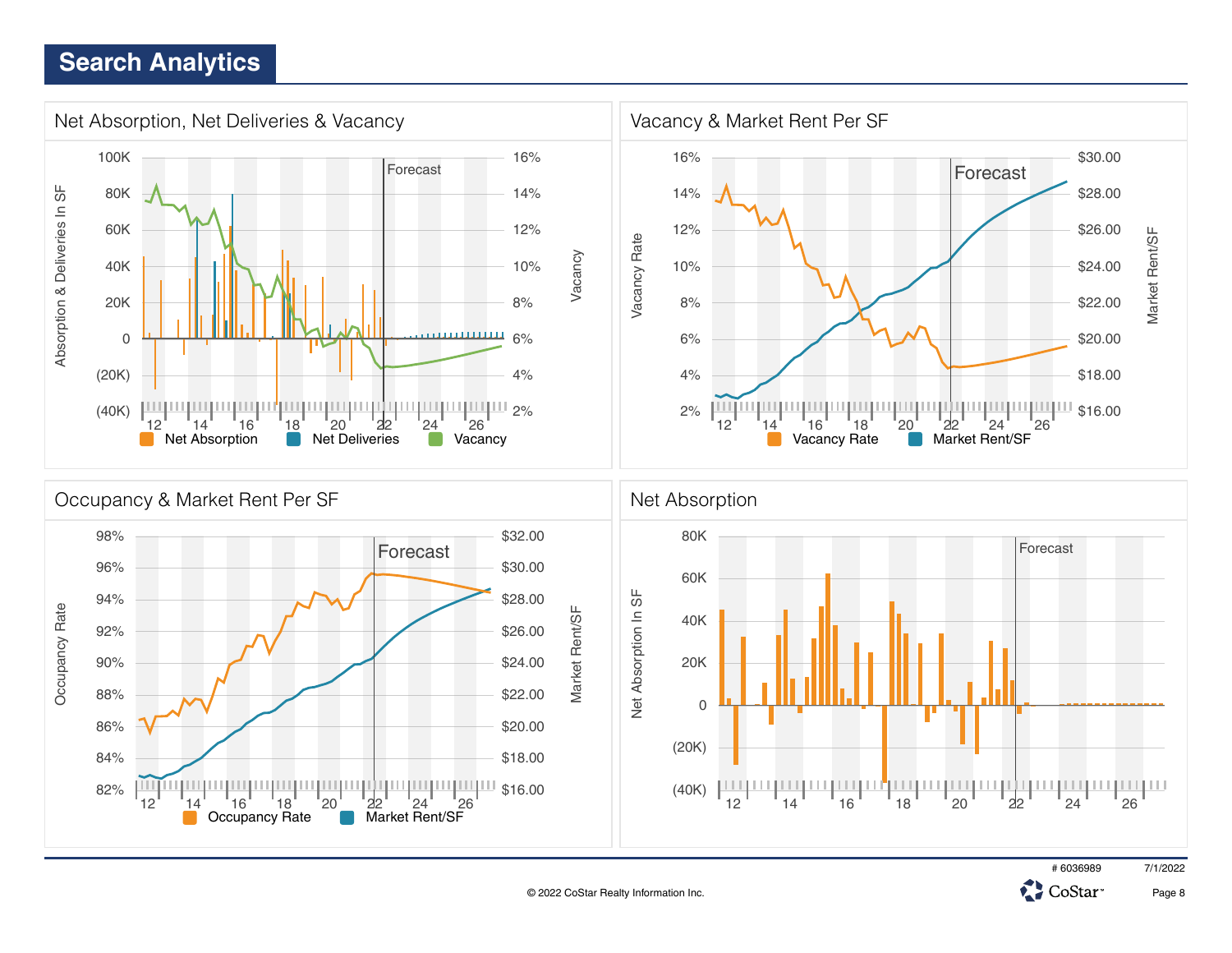



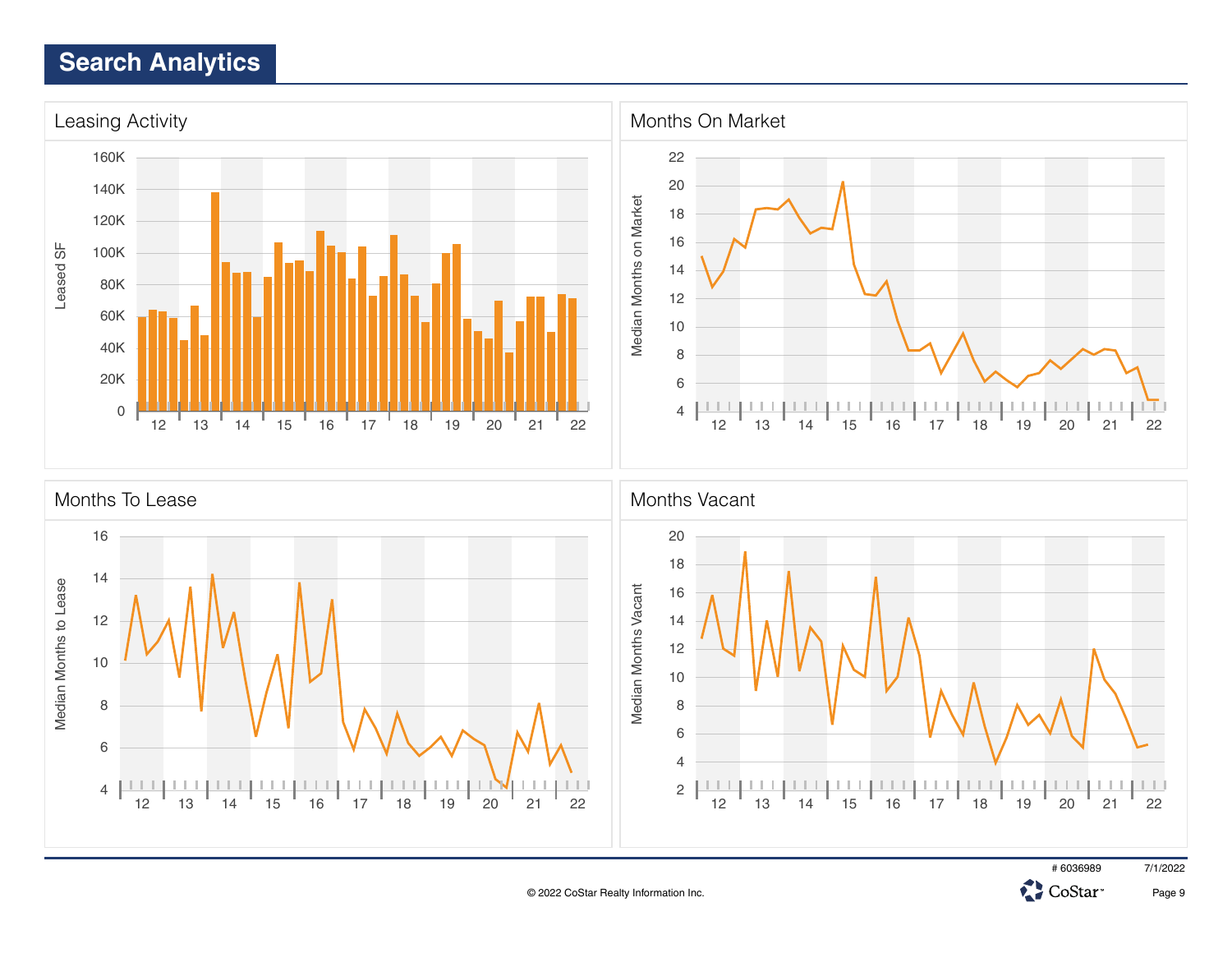





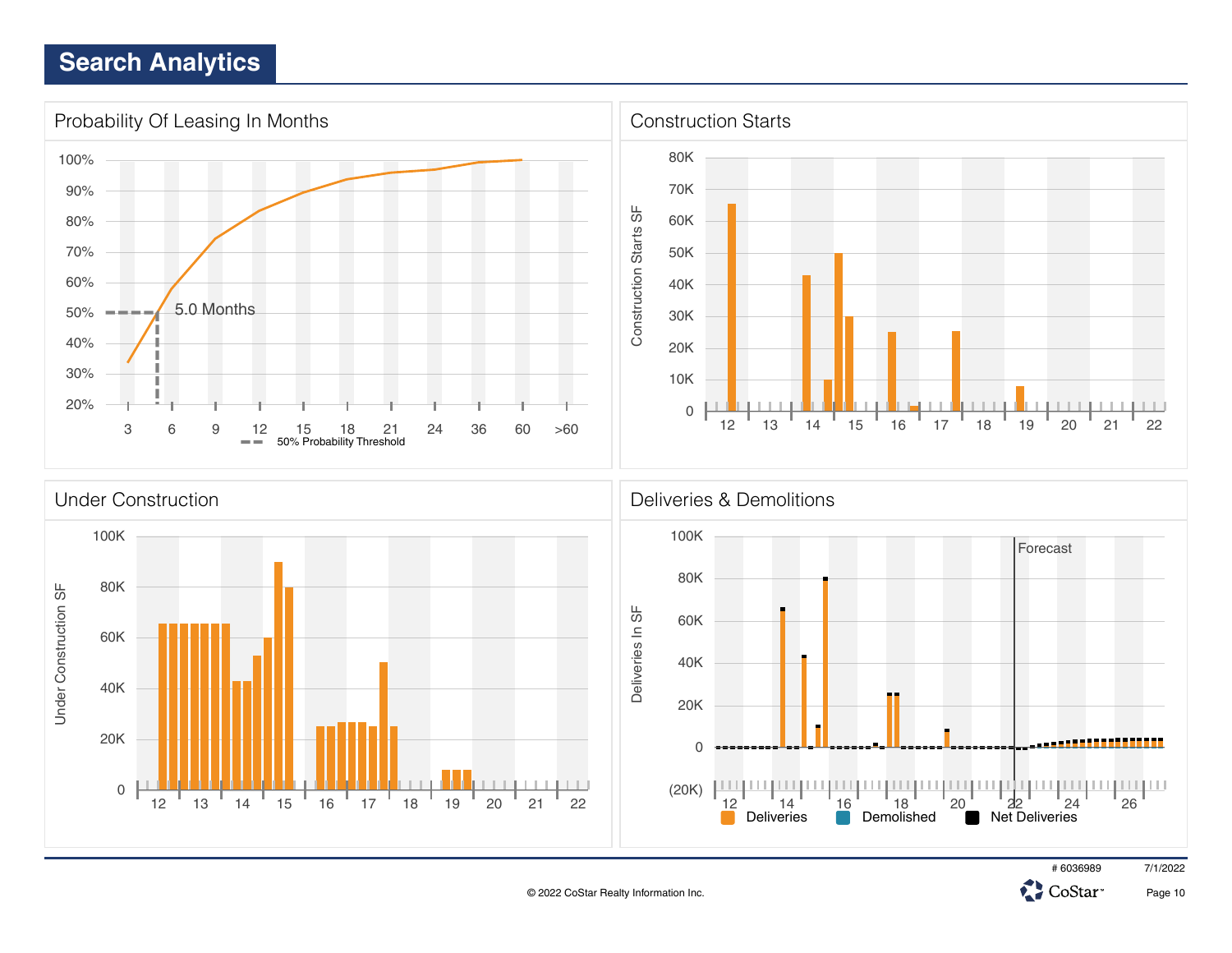



# 6036989 7/1/2022

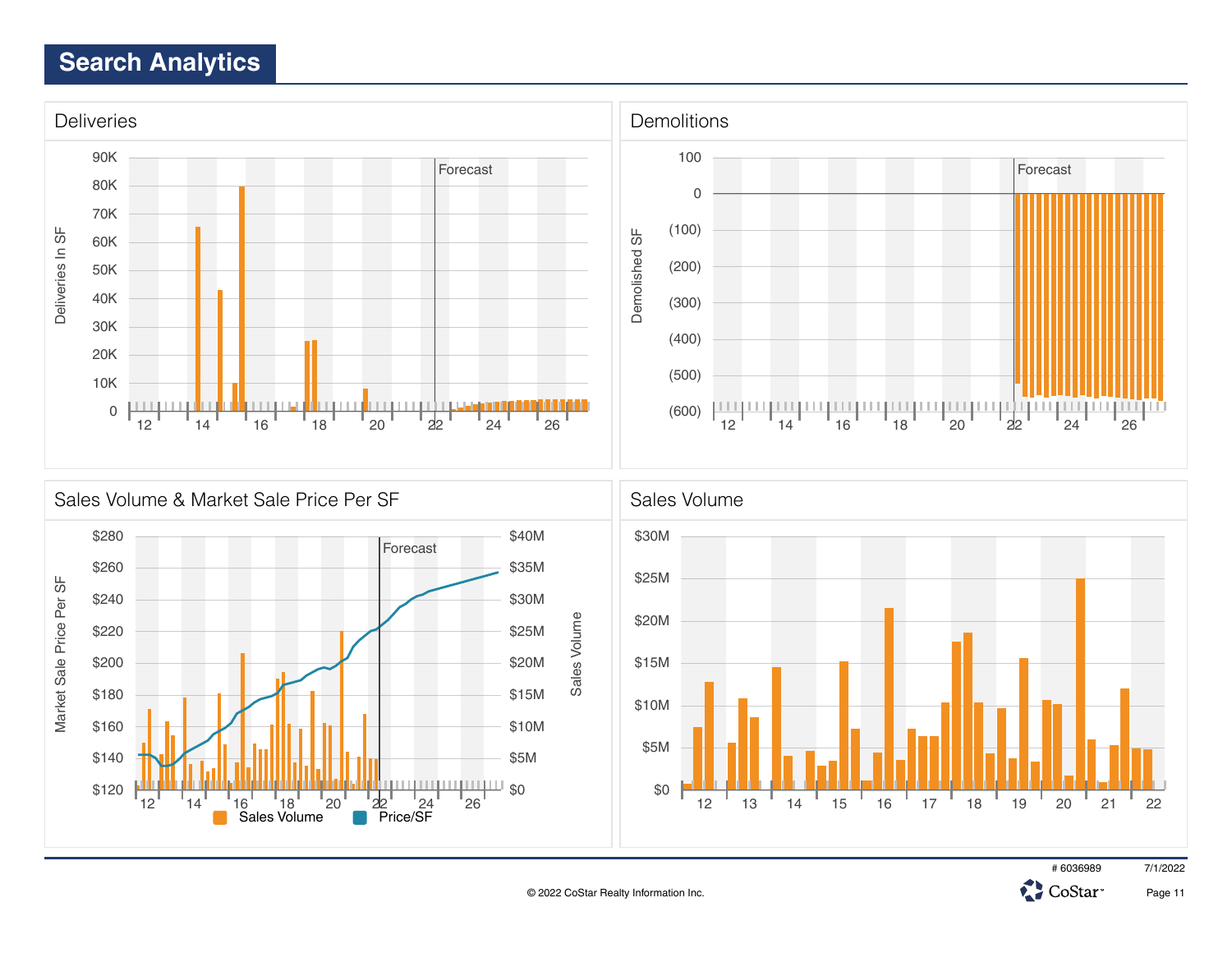





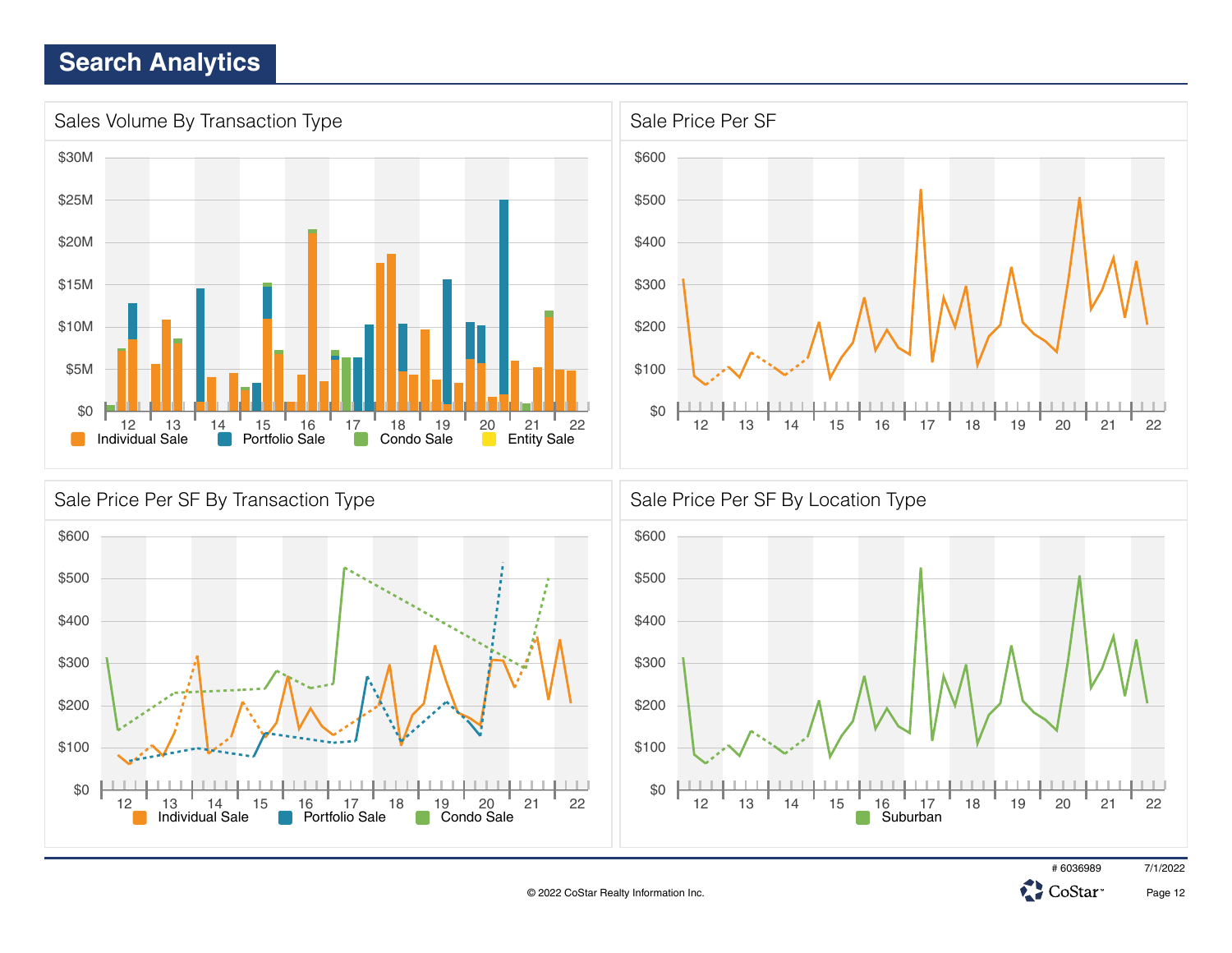



© 2022 CoStar Realty Information Inc.



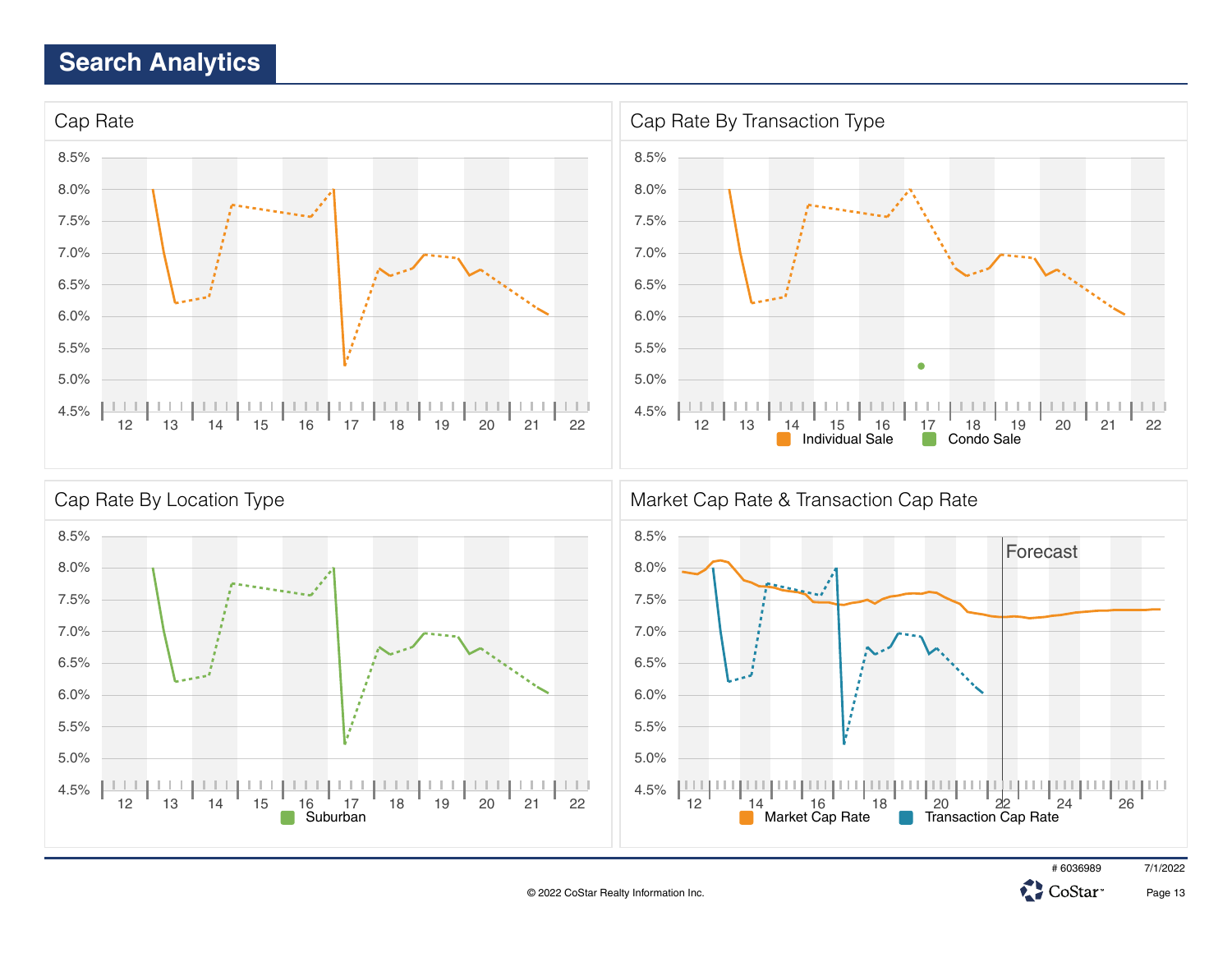





# 6036989 7/1/2022

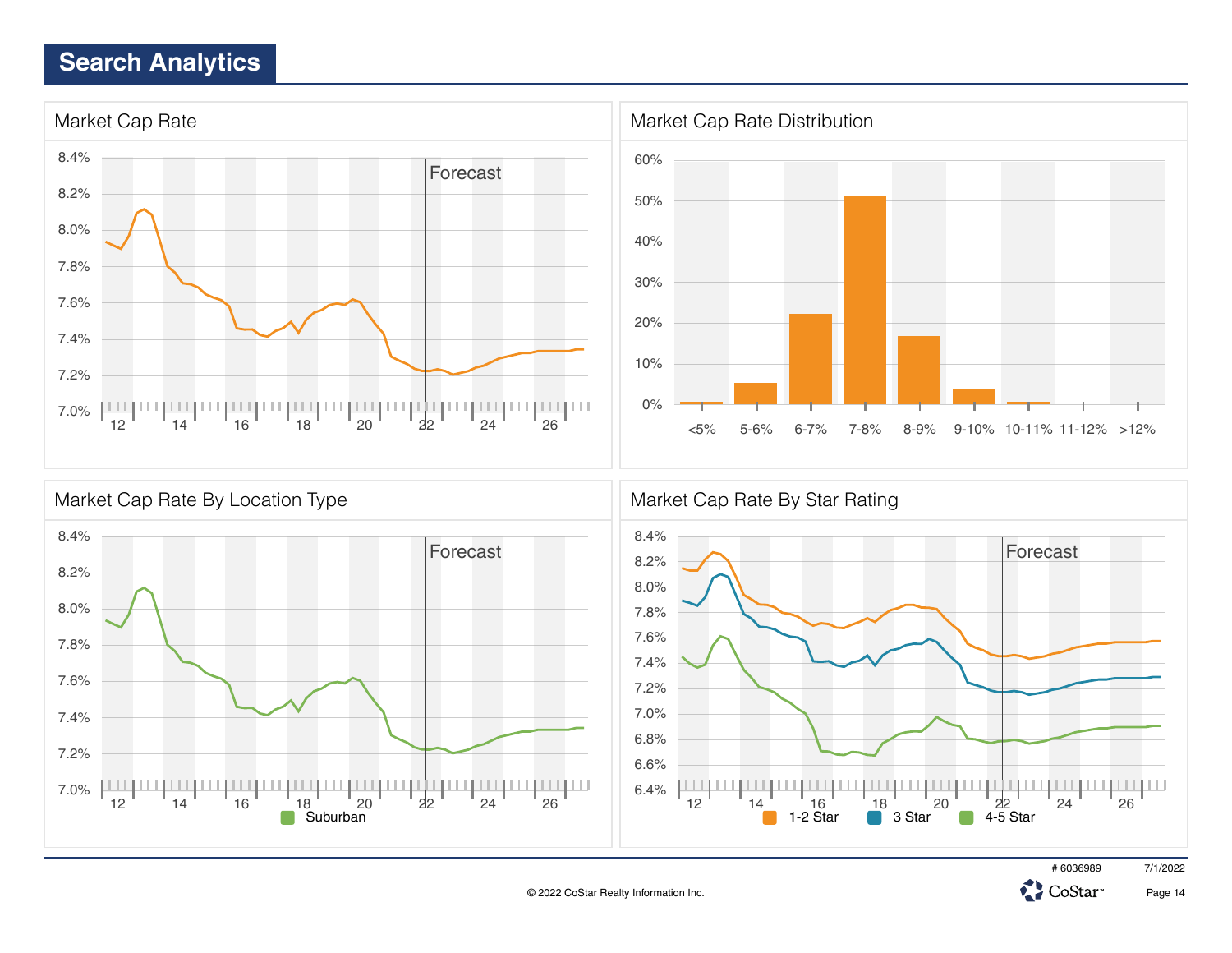







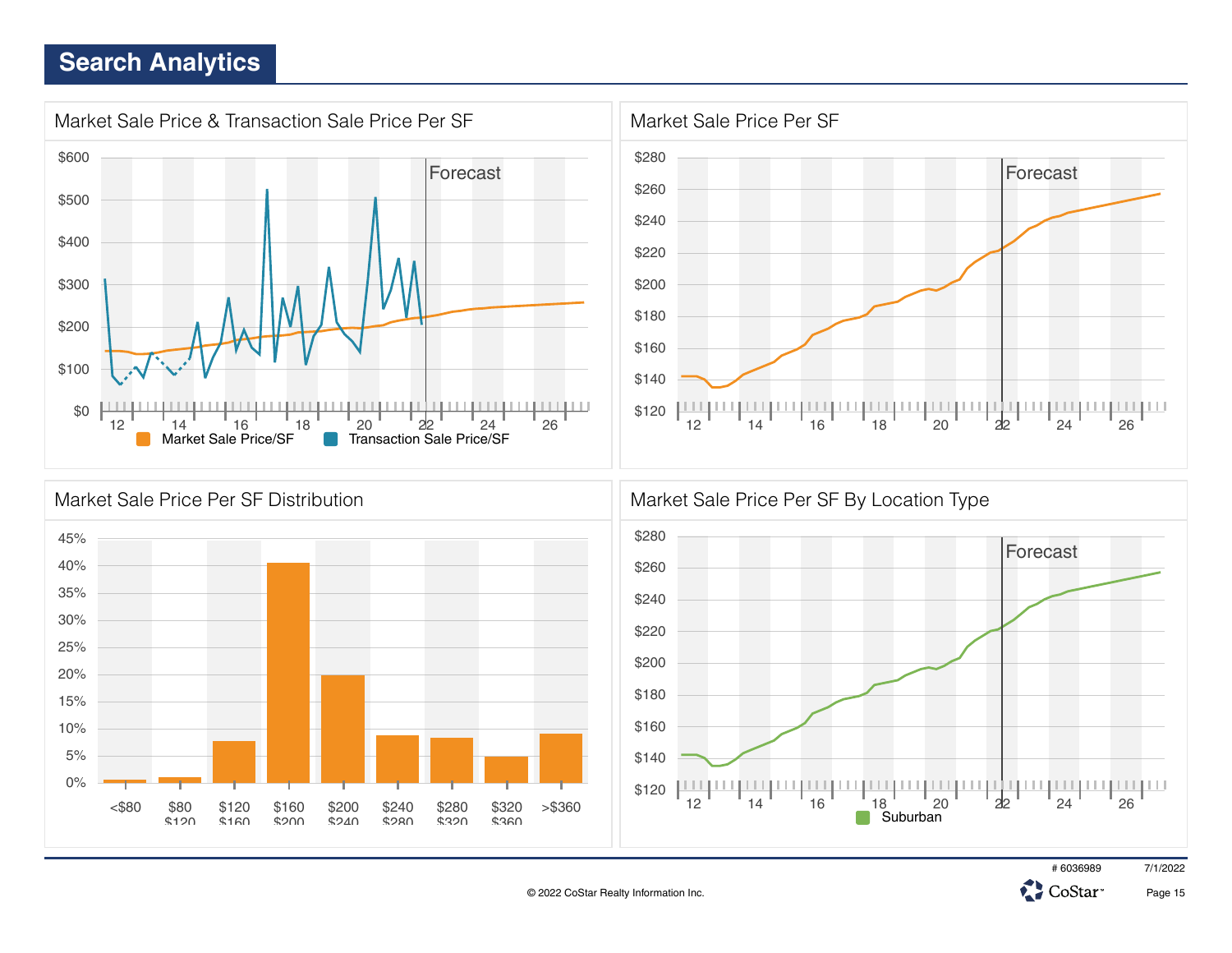

3 6 9 12 15 18 21 24 36 60 >60

50% Probability Threshold





12 13 14 15 16 17 18 19 20 21 22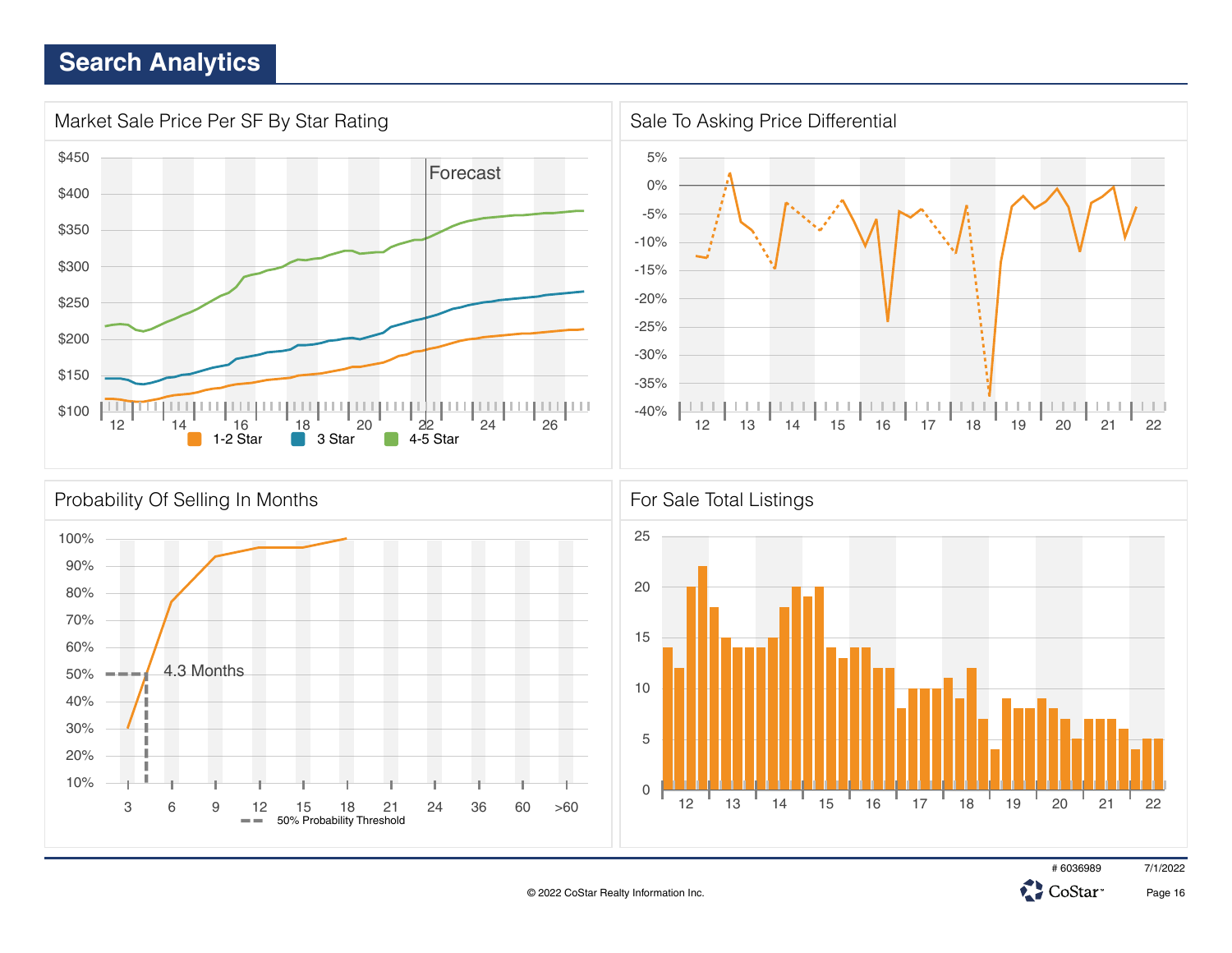



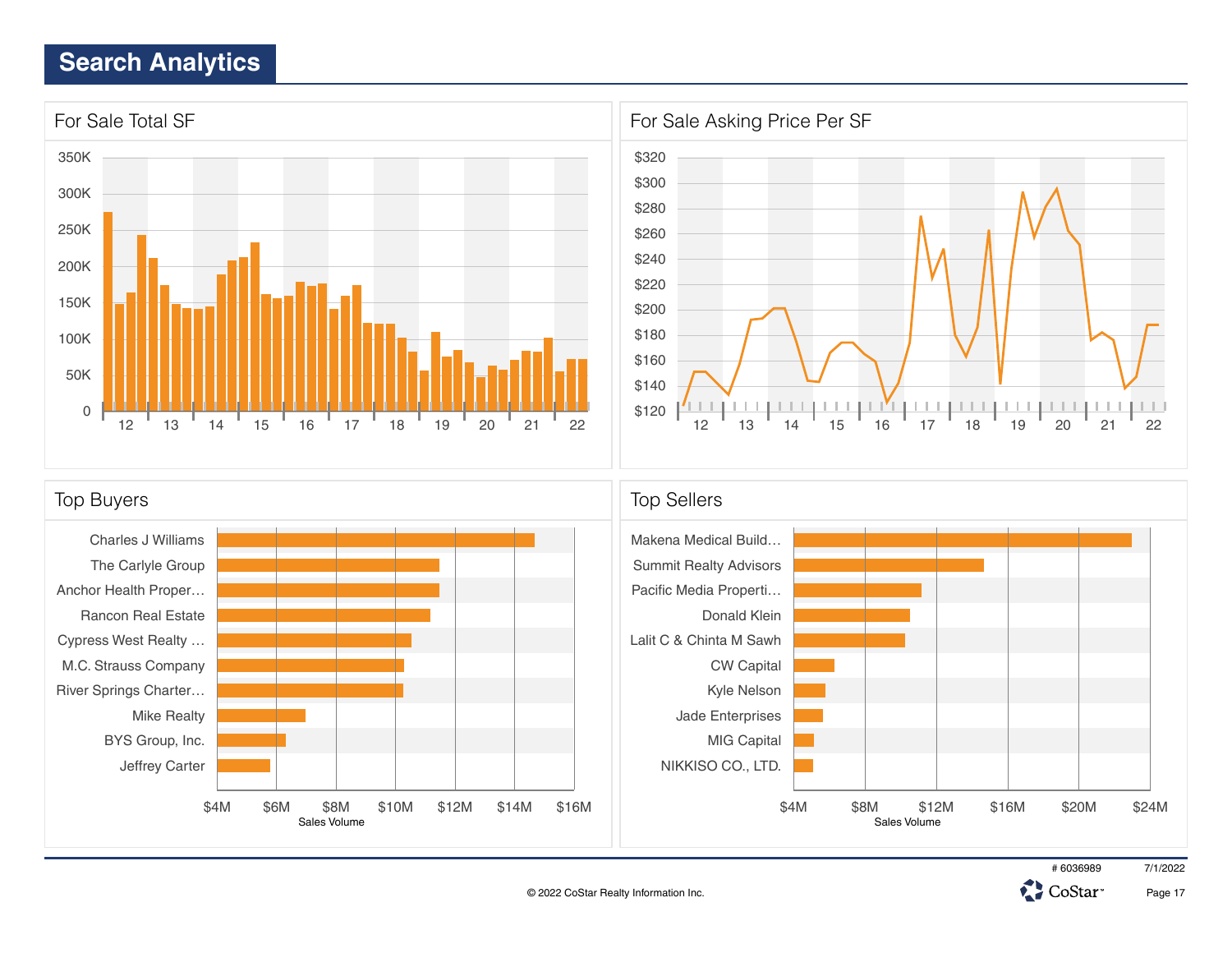

© 2022 CoStar Realty Information Inc.

Page 18

CoStar<sup>®</sup>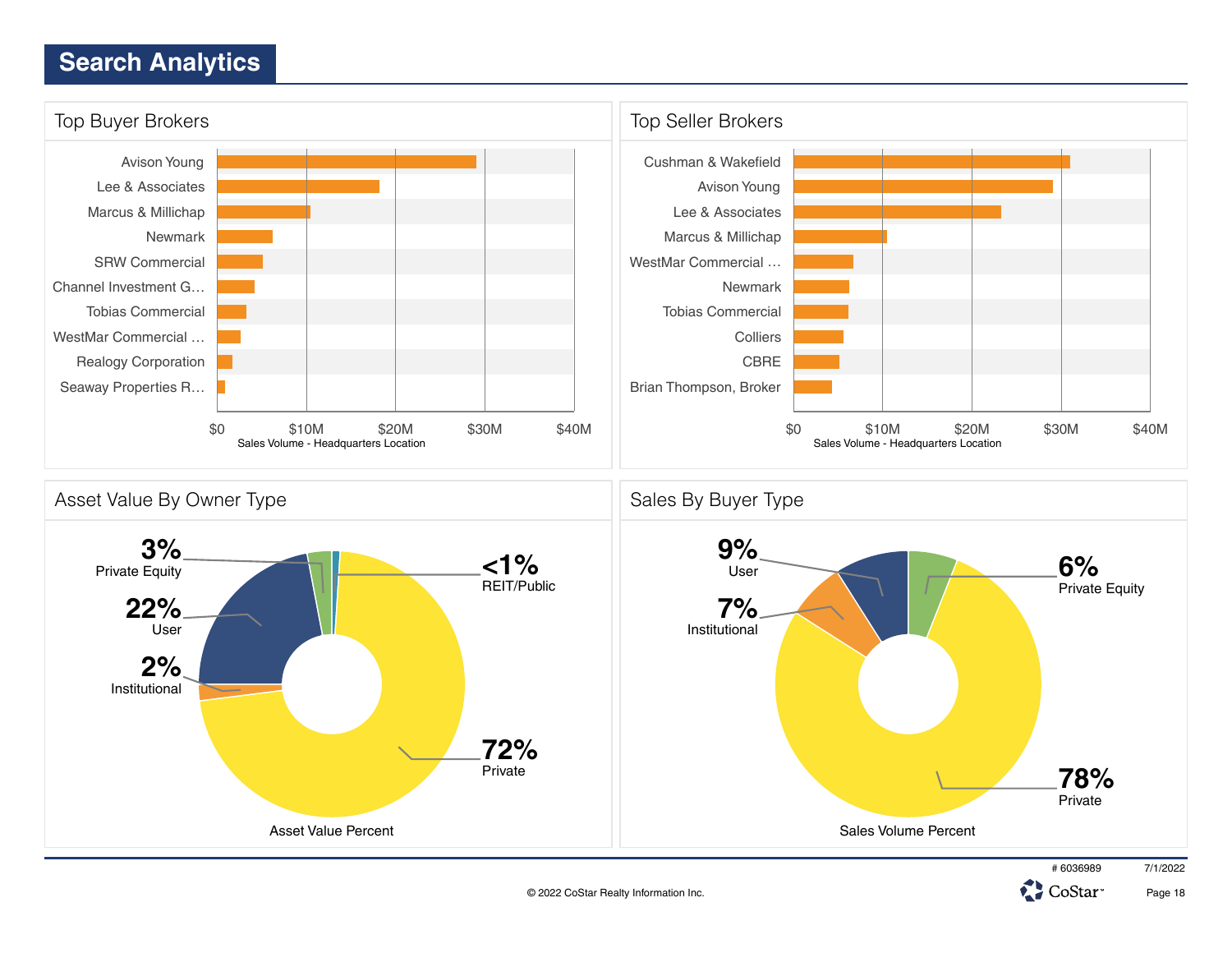\$0

12 13 14 15 16 17 18 19 <u>2</u>0 21 22



© 2022 CoStar Realty Information Inc.

(\$15M)

 $11111111$ 

Institutional **Private Equity Private Divide User** Institutional **PREIT/Public Private Equity Private** 

# 6036989 7/1/2022

CoStar<sup>®</sup>

12 13 <u>14</u> 15 16 <u>1</u>7 18 19 20 21 22

 $\Box$ 

**User** 

. . . . . . . . . . . . .

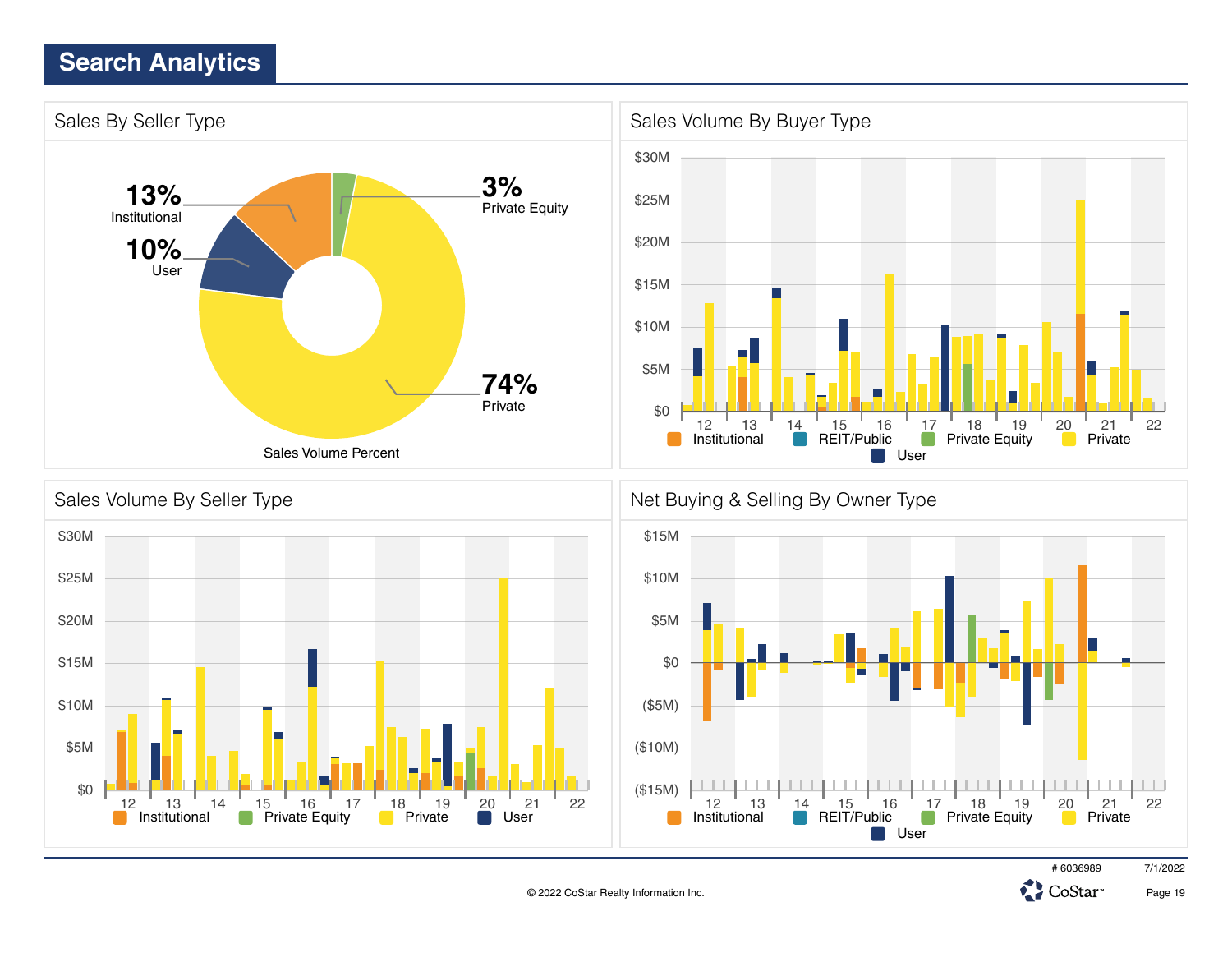

© 2022 CoStar Realty Information Inc.

Page 20

CoStar<sup>®</sup>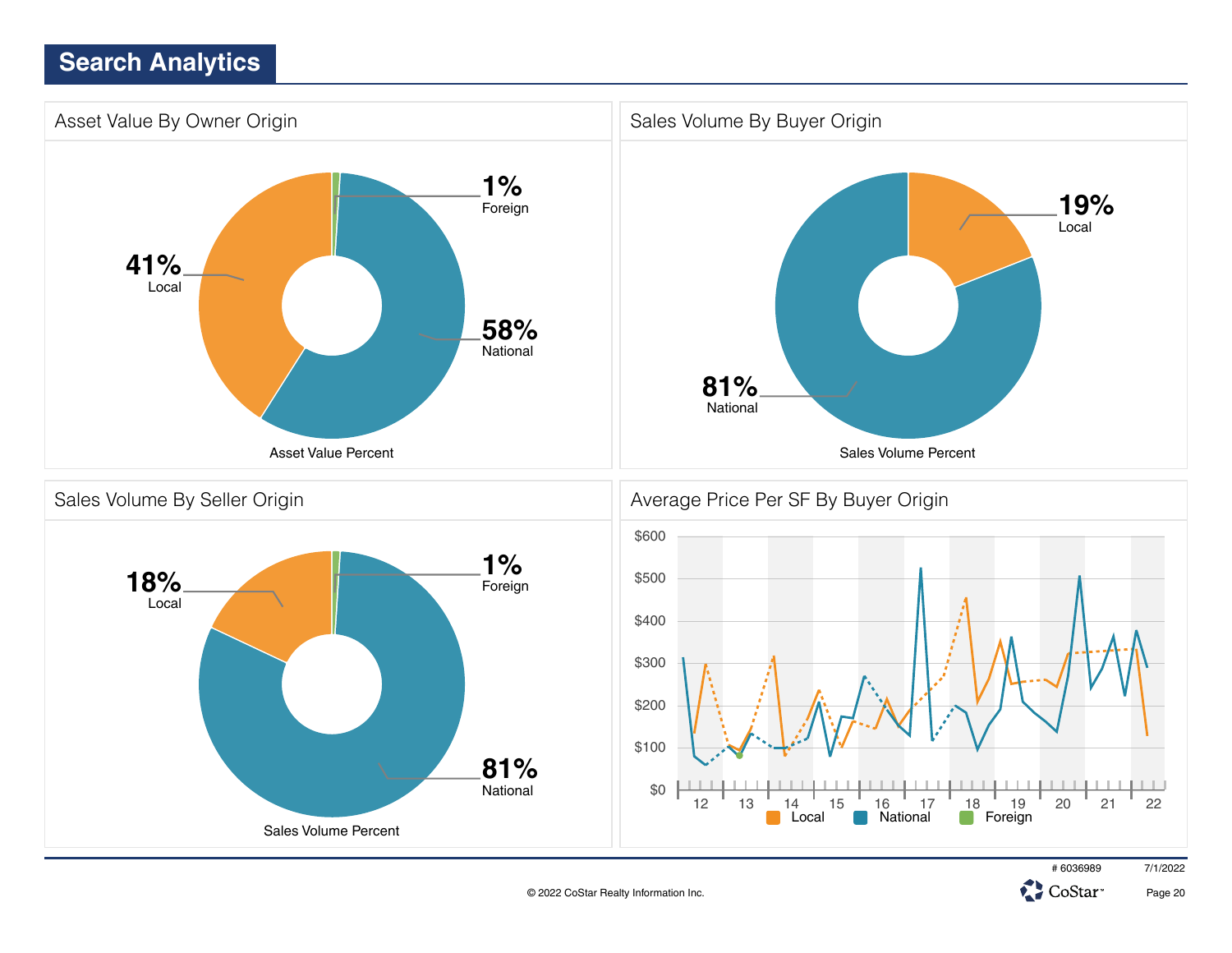